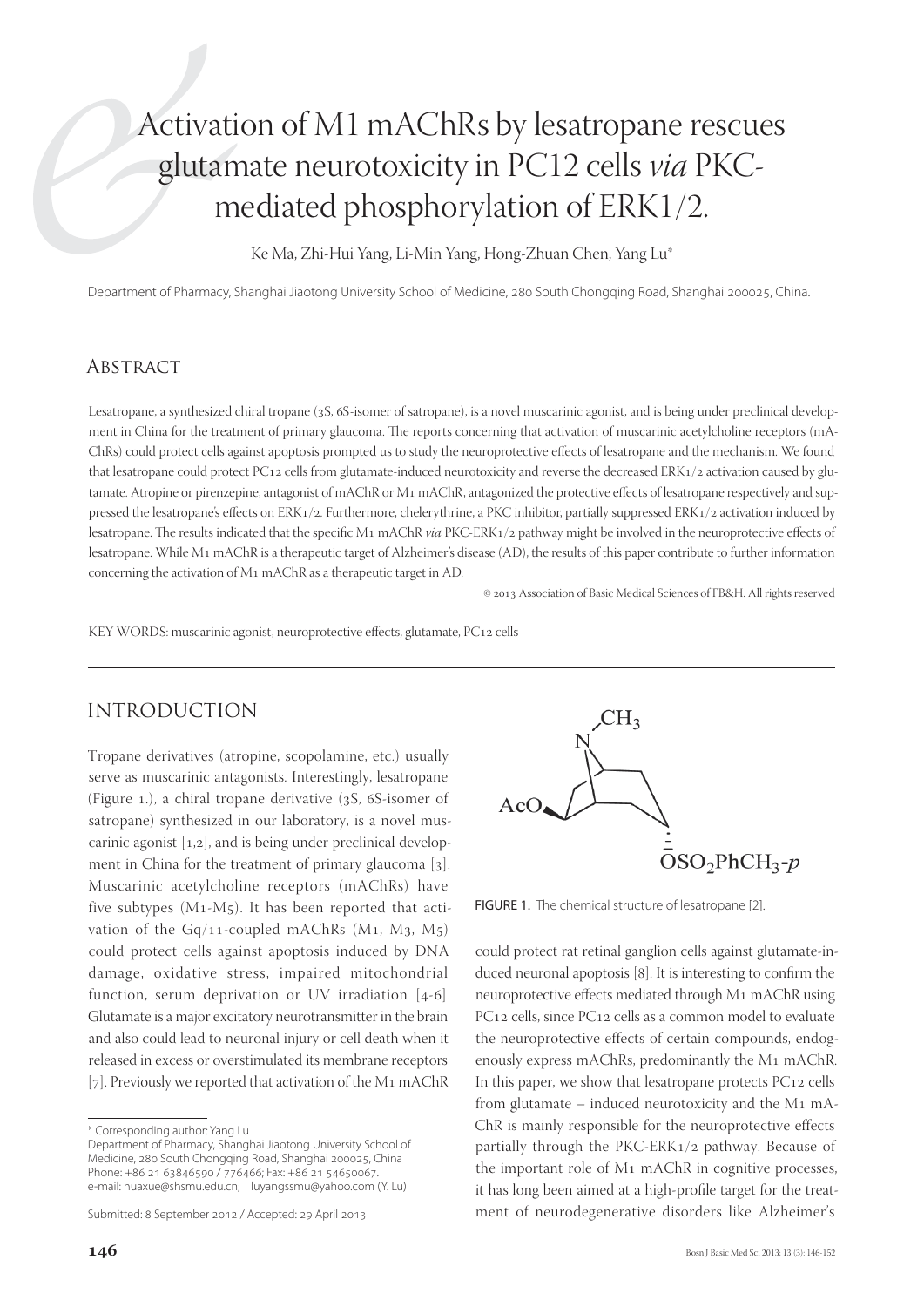disease (AD) [9]. The study of activation of M1 mAChR against glutamate-induced neurotoxicity may help to validate selective M<sub>1</sub> mAChR agonist for the treatment of AD.

# MATERIALS AND METHODS

#### *Chemicals*

RPMI Medium 1640 was purchased from Gibco (Now York, U.S.). Lesatropane was synthesized in our group, as previously described [10]. Its purity and optical purity checked by HPLC were over 98%. Atropine, pirenzepine dihydrochloride, N,N-dimethyl sulfoxide (DMSO), 2,3,5-triphenyltetrazolium chloride solution (TTC),  $3-(4.5 \text{-}$ dimethylthi $azol-z-yl$ )-2,5-diphenyltetrazolium bromide (MTT), and L-glutamic acid monosodium salt were purchased from Sigma (St. Louis, U.S.). Hoechst 33258 was purchased from Beyotime (Zhejiang, China). Chelerythrine chloride was from Alexis (Pennsylvania, U.S.) and  $U_{0126}$  was from  $Up$ state (Massachusetts, U.S.). Non-Radioactive Protein Kinase Assay Systems was purchased from Promega (Madison, U.S).

## *Cell culture and drug treatment*

PC12 cells obtained from the Shanghai Cell Culture Center (Shanghai, China) were cultured in RPMI 1640 medium supplemented with 10% fetal bovine serum in a humidified atmosphere with  $5\%$  CO<sub>2</sub> at  $37^{\circ}$ C. The cells in the medium without serum were pre-incubated with lesatropane for 24 h before being exposed to glutamate. Atropine or pirenzepine was used at  $1 \mu M$ . U0126 was used at 20 μM and chelerythrine was at  $5 \mu g/ml$ . They were used respectively 30 min before addition of lesatropane.

## *Measurement of cell viability*

PC12 cells were plated in 96-well culture plates at  $1.0 \times 10^{4}$ -1.5×10<sup>4</sup> cells/well, and pre-incubated with lesatropane for  $24$  h before being exposed to glutamate for  $48$  h. Cell viability assays were performed using MTT method. MTT in PBS was added to the cultures at a final concentration of 0.5 mg/ml. After further incubation at  $37^{\circ}$ C for 4 h, the medium was carefully removed and formazan crystals were dissolved in 150 µl DMSO per well. The absorbance at 490 nm was measured on a plate reader (Bio-tek, Vermont, U.S.). Preparation of brain slices and drug treatment The brain slices were made as described before  $[11]$ . SD rats with a mean weight 80 g were decapitated. Whole brains were quickly removed and immersed in iced ACSF, which had the following composition (in mM): NaCl 119, KCl 2.5, CaCl2 2, MgSO4 1, NaH2PO4 1.25, NaHCO2 26.2, glucose  $10$  (final pH 7.4). Brains were cut coronally into  $400 \mu m$  thick sections with a vibrating tissue slicer (ZQP-86, Xiangshan, China). Cortical slices were quickly isolated from the sec-

tions. Before being transferred to an experimental chamber, all slices were incubated in ACSF bubbled with  $95\%$  O2 and  $5\%$  CO<sub>2</sub> at  $37^{\circ}$ C for 90 min recovery. After the process, brain slices were transferred to experimental chambers and randomly assigned to one of the following groups: ( I ) control group, in which slices were incubated in oxygenated MgfACSF with the following composition (in mM): NaCl  $_{143}$ , KCl 5.4, CaCl2 1.8, NaH2PO4 1.0, HEPES 2.4, glucose 5.6 (final pH  $7.4$ ) for 1 h; (II) glutamate injury group, in which slices were pre-incubated in oxygenated MgfACSF for min, and then were incubated in oxygenated MgfACSF containing 1 mM glutamate for 20 min; (III) glutamate injury + drug group, in which slices were incubated with 1 μM lesatropane in oxygenated MgfACSF  $30$  min prior to and during glutamate application. All slices were transferred to oxygenated ACSF for 2 h recovery, and the activity of the slices was evaluated by using TTC staining method.

#### *LDH measurement*

The plasma membrane damage of the  $PC_{12}$  cells was assessed by the release of LDH into the culture medium. LDH leakage was calculated of the percentage of LDH in the medium versus total LDH activity in the cells. After the treatment, the LDH released into the culture medium was examined by using an assay kit (Jiancheng, Nanjing, China) according to the manufacturer's protocol on a plate reader (Bio-tek, Vermont, U.S.).

#### *Hoechst staining*

PC $12$  cells were plated on coverslips in  $24$  culture plates and treated as before. After the treatment, the cells were fixated with cold 4% paraformaldehyde for 10 min, and stained with Hoechst  $33258$  (10  $\mu$ g/mL) for 15 min under dim light. For each coverslip, cells were observed under a fluorescence microscope (Zeiss, Oberkochen, Germany) with a UV-2A filter, and the apoptotic cells were identified.

#### *Immunoblots*

For analysis of the phosphorylated (activated)  $ERK1/2$  and total ERK $1/2$ , immunoblotting was performed with anti $pERK_1/2$  and anti-ERK  $1/2$  antibodies. After the treatment, cells were washed with PBS and lysed with a lysis buffer (50 mM Tris-HCl, pH 7.5, 150 mM NaCl, 1% NP-40, 0.5% sodium deoxycholate, 0.1% SDS, 1 mM EDTA, 1 mM Na3VO4, 10 mM NaF, 4  $\mu$ g/ml leupeptin, 1  $\mu$ g/ml aprotinin and 100  $\mu$ g/ ml PMSF). Proteins were loaded onto 10% SDS-PAGE gels, transferred to nitrocellulose membranes (Amersham, U.S.) and blocked at  $37^{\circ}$ C for 1 h in  $5\%$  (w/v) non-fat milk in TBST (20 mM Tris-HCl, pH 7.6, 500 mM NaCl, 0.1% (v/v) Tween). The blots were incubated overnight at  $4^{\circ}$ C in the primary antibody dilution. The membranes were incubated with  $pERK_1/2$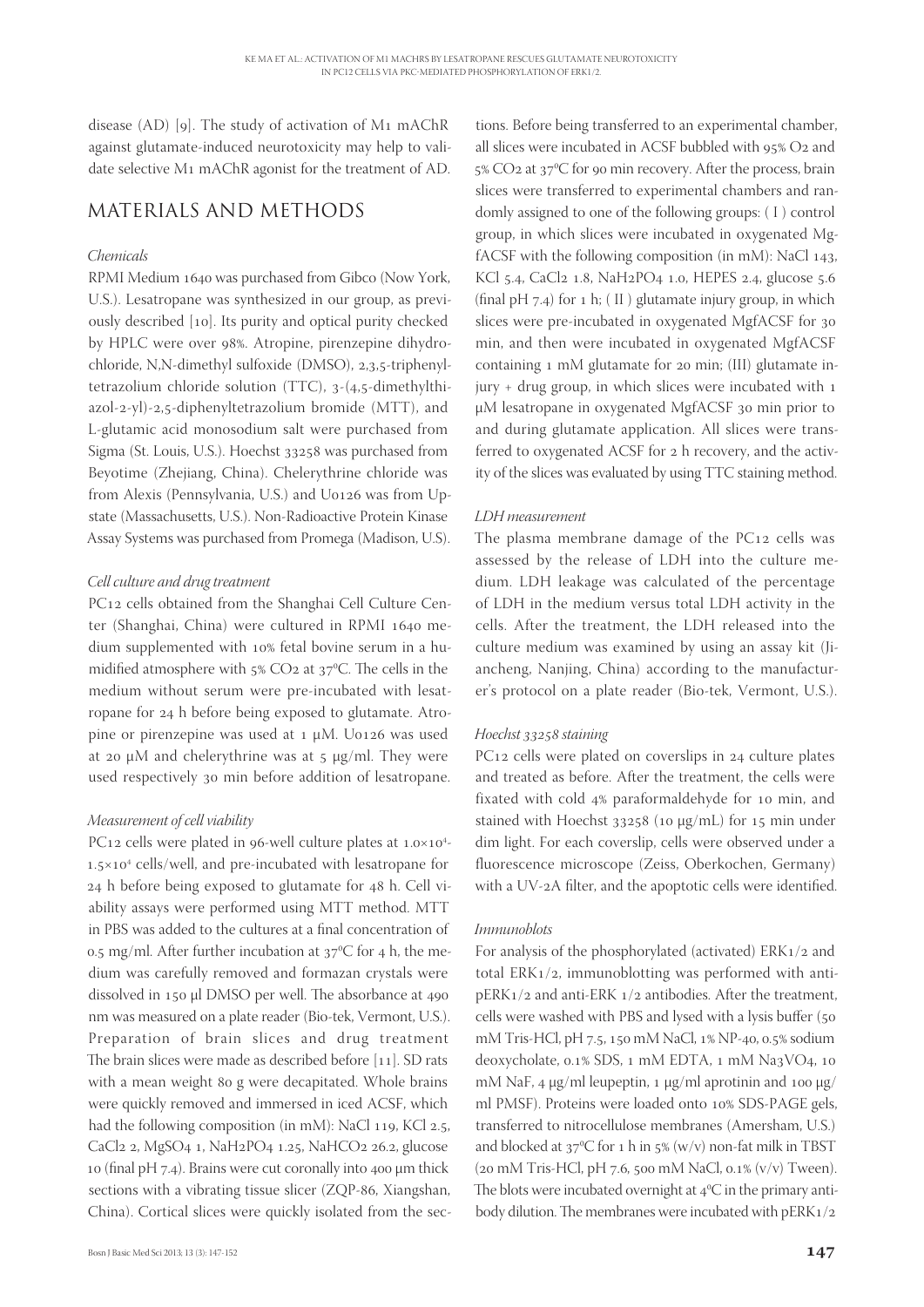

FIGURE 2. Effects of lesatropane on glutamate injury in PC12 cells or cortical slices. (A) PC12 cells were pre-treated for 24 h with lesatropane (1 nM -0.1 μM) followed by treatment with 1 mM glutamate for 48 h. Cell survival rates were evaluated by MTT. (B) Cortical slices were incubated with 0.1 μM lesatropane 30 min prior to and during the treatment of 1 mM glutamate. The viability of cortical slices was evaluated by using TTC method. Values are expressed as mean  $\pm$  S.E. of n=5 independent observations. \*  $p$ <0.05 vs. glutamate injury group.

and  $ERK_1/2$  primary antibodies (1:1000, Cell signaling, Maryland, U.S.). After washing with TBST, the membranes were incubated with horseradish peroxidase-conjugated goat antirabbit secondary antibody (1:5000, KPL, Maryland, U.S.) and visualized with the ECL detection kit (Pierce Biotechnology, Illinois, U.S.) according to the manufacturer's instructions.

#### *PKC activity measurement*

The non-radioactive protein kinase assay was used to detect the Protein kinase C (PKC). After the treatment, cells were suspended in cold PKC extraction buffer and homogenized using a cold homogenizer. Each sample was combined with the peptag, PKC reaction buffer, peptag  $C_1$  peptide, the sonicated PKC activator buffer, and was incubated at  $30^{\circ}$ C for 30 min. After the separation of phosphorylated and nonphosphorylated peptag peptides by electrophoresis, the kinase activity was quantitated by densitometric methods.

#### *Statistical analysis*

The data are presented as the mean  $\pm$  standard error of the mean. The difference between the groups was assessed by using Student-Newman-Keuls test, where  $p<0.05$  indicated a significant difference.

## **RESULTS**

#### Lesatropane protects PC12 cells and cortical slices against glu*tamate neurotoxicity.*

Treatment of PC12 cells with 1 mM glutamate for  $48$  h resulted in a decrease of survival rate by around 20% relative

to the untreated group, which was consistent with the previous report  $[12]$ . Pre-treatment with 0.001-0.1 μM lesatropane for  $24$  h significantly prevented PC12 cell death caused by over-mentioned glutamate neurotoxicity, and the maximal effect was observed at 0.01 μM lesatropane (Figure 2A). The neuroprotective effects of lesatropane on cortical slices were also observed. Cortical slices were subjected to  $1 \text{ mM}$  glutamate for 20 min and following  $2 \text{ h}$  recovery. The survival activity of the brain slices was reduced to  $31.44\pm5.18%$  and the pre-treatment with 0.1 μM lesatropane increased the activity to  $66.80 \pm 8.22$ % (Figure 2B).

## *Neuroprotective effects of lesatropane are mediated through M1 mAChR in PC cells*

In order to find out if the activation of M1 mAChR was responsible for the neuroprotection observed, PC12 cells were pre-treated with atropine (a nonselective mAChR antagonist) or pirenzepine (a selective M1 mAChR antagonist) for 30 min respectively before 0.01 μM lesatropane treatment. Then, the cell viability, LDH release, and the apoptotic status of PC12 cells were observed respectively. The treatment of PC<sub>12</sub> cells with  $_1$  mM glutamate for  $_48$  h reduced cell viability to  $82.91 \pm 2.88$  % and increased in  $75.03 \pm 21.61$ % LDH release compared with the untreated groups, which were consistent with the previous report  $[12]$ . Typical apoptotic nuclei condensation of  $PC<sub>12</sub>$  cells was also observed under the same conditions by nuclear staining. However, if the cells were pre-treated with 0.01 μM lesatropane, cell viability increased significantly by  $36.55 \pm 8.23\%$  (Figure 3A), and the release of LDH reduced by 61.06±10.03% (Figure 3B). The number of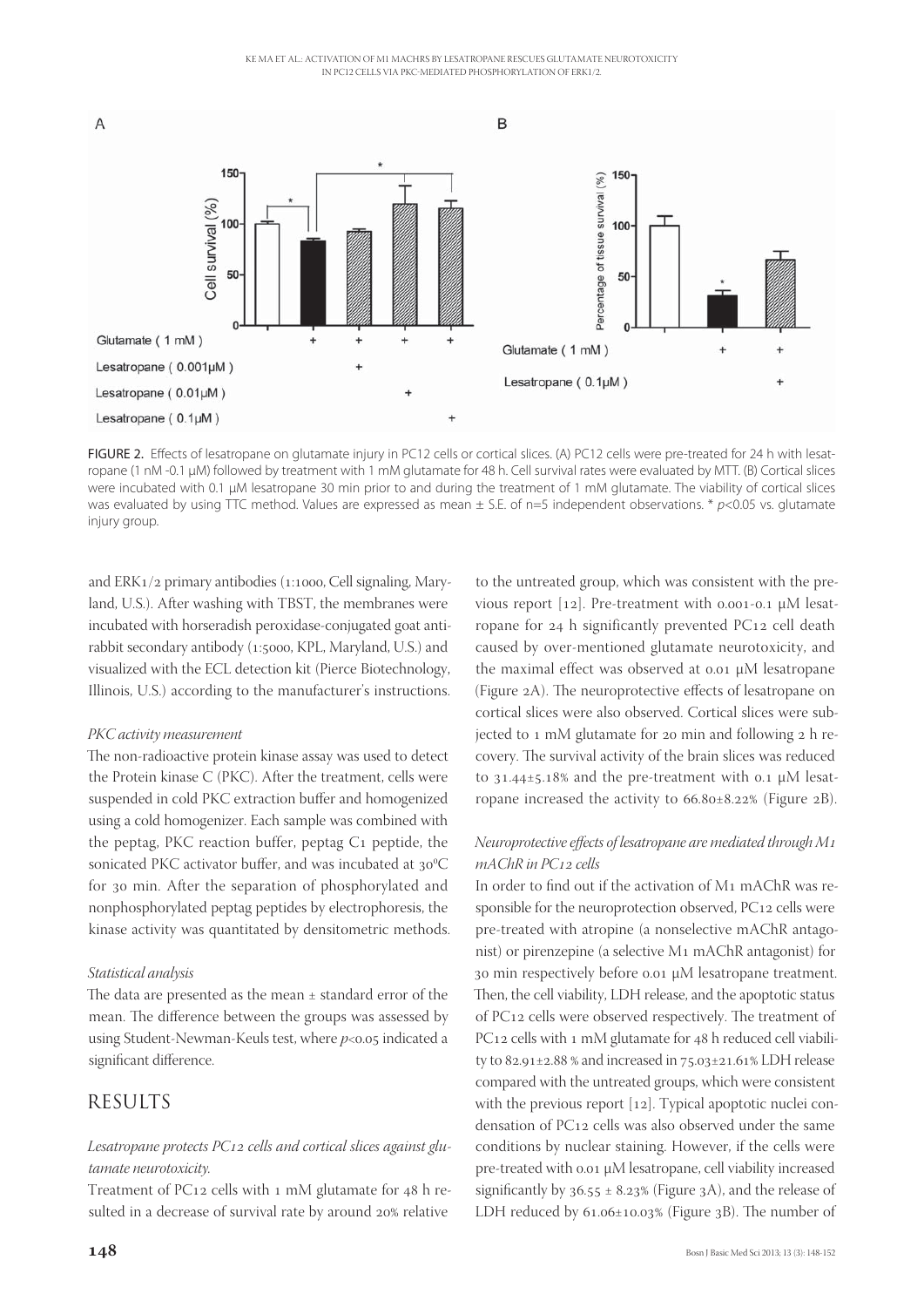

FIGURE 3. Neuroprotective effects of lesatropane are through M1 mAChR in PC12 cells. Muscarinic antagonist atropine or M1 mAChR antagonist pirenzepine was pre-treated 30 min before the treatement of 0.01 μM lesatropane for 24 h and 1 mM glutamate for 48 h. (A) Cell survival rate evaluated by MTT; (B) The measurement of lactate dehydrogenase release; (C) Cell nuclear morphology stained by Hoechst 33258. Cells were (a): Non-treated (control); (b): treated with glutamate for 48 h; (c) pre-treated with 0.01 μM lesatropane, then incubated with 1 mM glutamate for 48 h; Cells were pre-treated by (d) atropine or (e) pirenzepine 30 min before treatment of lesatropane for 24 h and then treatment with 1 mM glutamate for 48 h. Values are expressed as mean± S.E. of n=5 independent observations.

 $*$  p<0.05 vs. glutamate injury group, #  $p$ <0.05 vs. lesatropane group.

apoptotic cells was significantly decreased in the lesatropane group. But, when the PC12 cells were pre-treated with  $1 \mu M$ atropine, or  $1 \mu M$  pirenzepine for 30 min before using lesatropane, the protective effects of lesatropane on glutamate neurotoxicity were suppressed (Figs.  $3A-C$ ), suggesting that  $M_1$ mAChR was involved in lesatropane's neuroprotective effects.

## Activation of *ERK1/2 pathway is involved in the neuroprotective eff ects of lesatropane*

We interested in the intracellular  $MAPK/ERK1/2$  signaling pathway for the neuroprotective effects of lesatropane, as ERK $1/2$  is an effecter of mAChRs in PC $12$  cells [ $13,14$ ] and the importance of  $ERK1/2$  in AD has been recognized [15,16]. Since the activity of  $ERK1/2$  is dependent on its phosphorylation  $[17]$ , the phosphorylation of ERK1/2 in PC<sub>12</sub> cells was detected by immunoblot. Treatment of cells with 1 mM glutamate led to a significant decrease of the ERK1/2 activity. Lesatropane ( $0.01 \mu M$ ) could activate  $ERK_1/2$  and prevent the decrease of  $ERK_1/2$  activity caused by glutamate (Figure  $4A$ ). The lesatropane-induced  $ERK1/2$  activation can be inhibited by atropine or pirenzepine (Figure 4B). In the presence of MEK inhibitor U0126 (20  $\mu$ M), the effect of lesatropane against glutamate-induced cell death was reduced by  $26.62\%$  (Figure 4C). In all, ERK $1/2$ signaling plays a beneficial protective role in  $PC_{12}$  cells against glutamate neurotoxicity and lesatropane exerts its neuroprotective effects *via* M<sub>1</sub> mAChR-ERK<sub>1</sub>/<sub>2</sub> pathway.

#### Lesatropane-induced ERK1/2 activity is partially dependent on *PKC*

M<sub>1</sub> mAChR-mediated MAPK activation occurs in different mechanisms. Some of them are protein kinase C (PKC) dependent, others not  $[13,18]$ . Treatment of PC12 cells with  $1 \text{ mM}$  glutamate for  $5 \text{ min}$  resulted in a decrease of PKC activity to 27.44% relative to the untreated group. If the cells were pre-treated with  $0.01 \mu$ M lesatropane for  $24$ h and followed by glutamate, PKC activity could increase to  $47.79\%$  (Figure 5A). When chelerythrine (a PKC inhibitor,  $5 \mu g/ml$ ) was added  $30 \text{ min}$  before the treatment with lesatropane, it could somewhat reduce  $ERK_1/2$  activation (Figure  $5B$ ) and the neuroprotective effect of lesatropane by  $62.0\%$  (Figure  $5C$ ). These results implied that the effect of lesatropane against glutamate-induced decrease of ERK1/2 activity was partially dependent on PKC.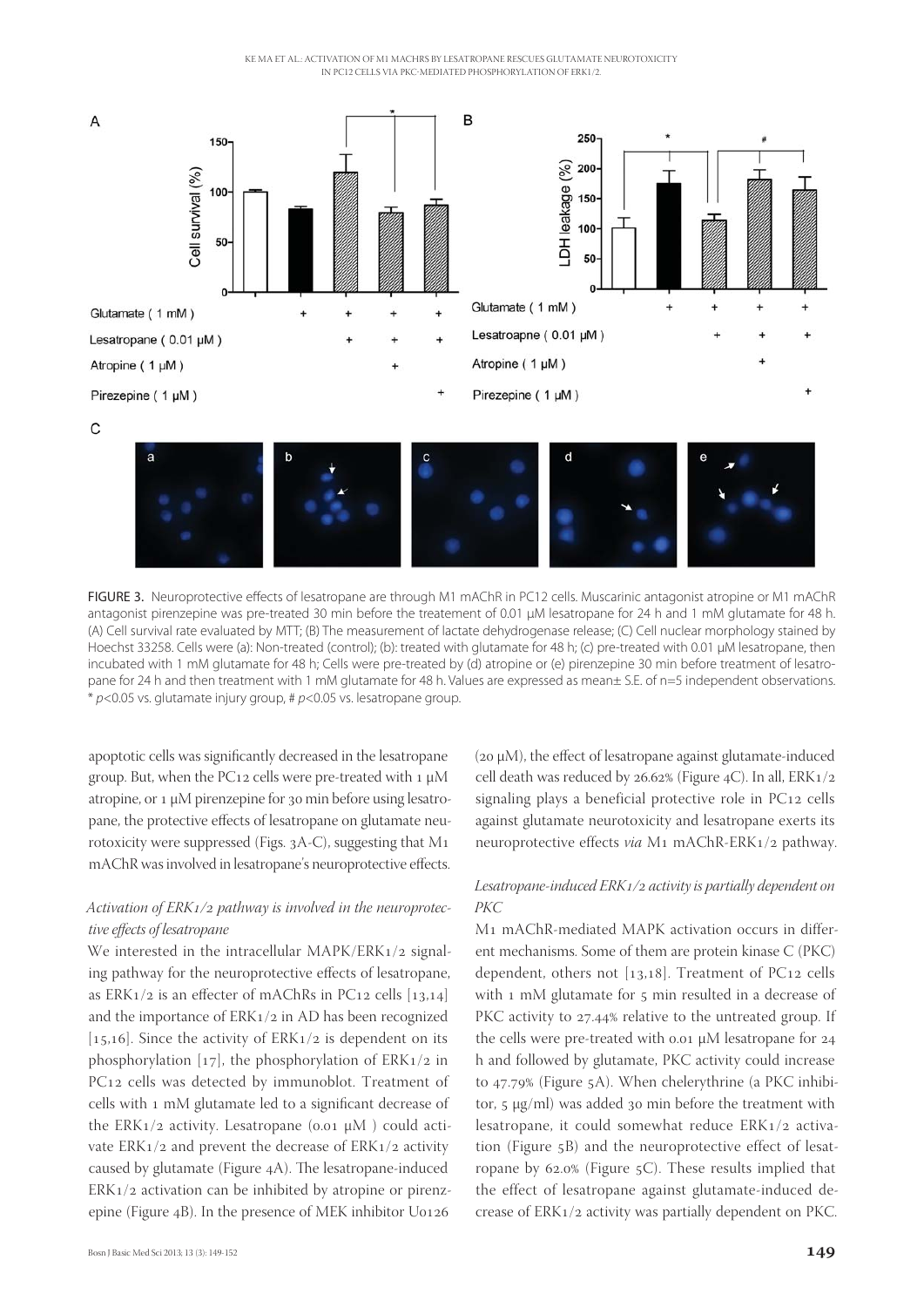KE MA ET AL.: ACTIVATION OF M1 MACHRS BY LESATROPANE RESCUES GLUTAMATE NEUROTOXICITY IN PC12 CELLS VIA PKC-MEDIATED PHOSPHORYLATION OF ERK1/2.



FIGURE 4. Activation of ERK1/2 pathway was involved in the neuroprotective effects of lesatropane. (A) lesatropane stimulated activation of ERK1/2 in PC12 cells. Cells were treated with 0.01 μM lesatropane for 5 min, 15 min, 30 min, 12 h, 24 h, then harvested and lysed. The activated ERK1/2 (pERK1/2) and total ERK were determined (Western blotting). (B) The activation of ERK1/2 was measured in PC12 cells which were treated with or without 1 μM atropine or pirenzepine 30 min before addition 0.01 μM lesatropane, then 1 mM glutamate. (C) PC12 cells were pre-treated with U0126 (20 μM) 30 min before addition of 0.01 μM lesatropane, then 1 mM glutamate. Cell viability was quantified using the MTT assay after 48 h. \*  $p<0.01$  vs lesatropane group. Data represent the mean  $\pm$  S.E. of n=5 independent observations.



FIGURE 5. The lesatropane-induced ERK1/2 activity and neuroprotective effects are partially dependent on PKC. PC12 cells were pretreated with 5 μg/ml chelerythrine 30 min before the addition of 0.01 μM lesatropane, then 1 mM glutamate. (A) PKC activity measurement by non-radioactive protein kinase assay. (B) ERK1/2 activation was determined by Western blotting. (C) Cell viability was quantified using the MTT assay after 48 h. \*  $p<0.01$  vs lesatropane group. Data represent the mean $\pm$  S.E. of n=5 independent observations.

## DISCUSSION

Base on the couple of different G proteins, the mAChRs are generally considered to divide into two distinct classes and the Gq/11-coupled M1 and M3 mAChRs are mainly reported for the pro-survival response in a variety of stimuli  $[19-$ 22]. Here, we found that lesatropane significantly reversed the decreased  $PC_{12}$  cell viability caused by glutamate. The protective effects of lesatropane against glutamate-induced PC<sub>12</sub> cell death should be principally mediated by the M<sub>1</sub> mAChR, since M1 mAChR antagonist pirenzepine can inhibit lesatropane's effects and PC12 cells principally express M<sub>1</sub> mAChR at the mRNA level (data not shown). Although the activation of  $ERK_1/2$  known as an effecter of mAChRs, is usually considered to promote neuronal cell survival or memory preservation  $[15, 23-26]$ , there are still some evidences implicating the opposite effects  $[27-31]$ . In order to clarify the mechanism of neuroprotective effects of lesatropane, it is critical to identify the role of  $ERK1/2$  pathway in activation of  $M_1$  mAChR in glutamate-induced PC12 cell death.  $ERK1/2$  activation was markedly reduced after treatment with glutamate and the pre-treatment with lesatropane could reverse the decrease of  $ERK_1/2$  activation. Atropine or pirenzepine inhibited the rescued activation of  $ERK_1/2$ by lesatropane. Meanwhile, MEK inhibitor U0126 abolished lesatropane's effects. So here we found that  $ERK_1/2$  played a pro-survival role in PC12 cells during glutamate neurotoxicity and the neuroprotective effects of lesatropane should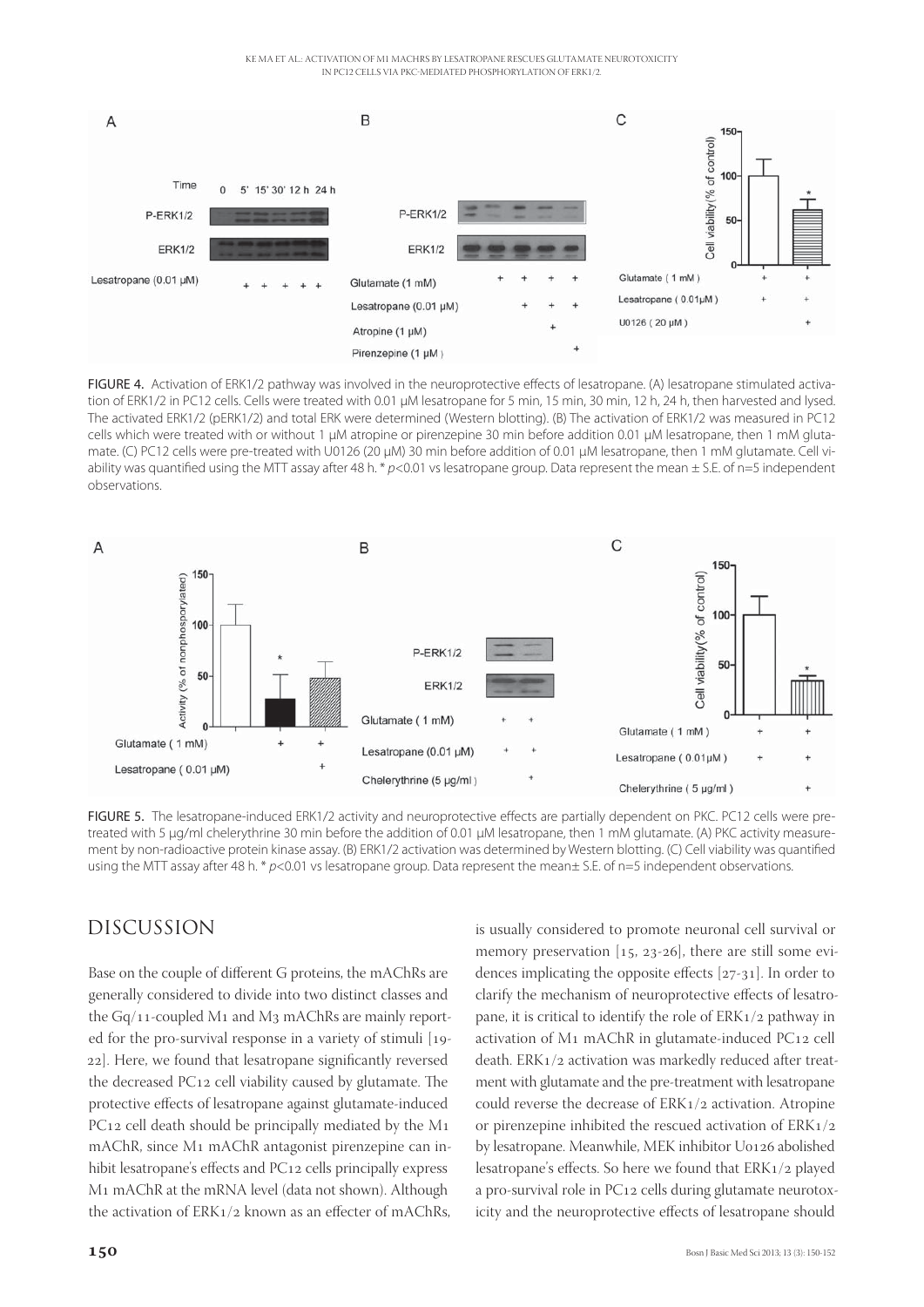be mediated by activating  $ERK_1/2$ . Considering that M1  $m$ AChR activating MAPK was through PKC in PC12 cells  $[13, 32]$ , we further examined the role of PKC in lesatropane induced  $ERK_1/2$  activation and finally peculated that lesatropane exerted the neuroprotective effects by activation of M<sub>1</sub> mAChR *via* PKC-mediated phosphorylation of ERK<sub>1</sub>/2. Glutamate neurotoxicity associated with numerous neurodegenerative disorders including AD is considered as a key factor in the pathogenesis. While acetylcholinesterase inhibitor was involved in a neuroprotective cascade of glutamate neurotoxicity  $[33]$ , the present study contributes the view of action of cholinergic activity could promote neuron survival during glutamate-induced cell death. More importantly, the neuroprotective effects of lesatropane are mainly mediated by M<sub>1</sub> mAChR which is well accepted target in AD. In fact, a number of  $M_1$  mAChR agonists were reported to relieve the symptoms and intervene in the pathological process  $[34-36]$ , our studies may help validate truly selective M1 mAChR agonists for the treatment of AD.

# CONCLUSION

This paper indicated lesatropane could protect glutamate induced neurotoxicity through the specific M mAChR *via* PKC-ERK1/2 pathway. While M1 mA-ChR is a therapeutic target of AD, the results of this paper may provide further information of the activation of M<sub>1</sub> mAChR as a therapeutic target in AD.

# ACKNOWLEDGMENTS

This study was supported by National Natural Science Founding of China (No. 30672441, 30873057, 81171245), Key Basic Project of Shanghai Municipal Science and Technology Commission (No. 08JC1413600, 11JC1406600), Scientific and Technological Support Projects of Shanghai Municipal Science and Technology Commission (No. 12431900604).

# DECLARATION OF INTEREST

The authors declare no conflict of interest.

# REFERENCES

- [1] Niu YY, Yang LM, Liu HZ, Cui YY, Zhu L, Feng JM, et al. Activity and QSAR study of baogongteng A and its derivatives as muscarinic agonists. Bioorg Med Chem Lett. 2005;15(21):4814-4818.
- [2] Zhu L, Yang LM, Cui YY, Zheng PL, Niu YY, Wang H, et al. Stereoselectivity of satropane, a novel tropane analog, on iris muscarinic receptor activation and intraocular hypotension. Acta Pharmacol Sin. 2008;29(2):177-184.
- [3] Fu J, Feng X, Yuan H, Yan L, Kuang X, Xia Z, et al. Study of ocular pharmacokinetics of in situ gel system for S(-)-satropane evaluated

by microdialysis. J Pharm Biomed Anal. 2008;48(3):840-843.

- [4] Leloup C, Michaelson DM, Fisher A, Hartmann T, Beyreuther K, Stein R. M<sub>1</sub> muscarinic receptors block caspase activation by phosphoinositide 3-kinase- and MAPK/ERK-independent pathways. Cell Death Differ. 2000;7(9): 825-833.
- [5] Lindenboim L, Pinkas-Kramarski R, Sokolovsky M, Stein R. Activation of muscarinic receptors inhibits apoptosis in PC12M1 cells. J Neurochem. 1995;64(6):2491-2499.
- [6] Murga C, Laguinge L, Wetzker R, Cuadrado A, Gutkind JS. Activation of Akt/protein kinase B by G protein-coupled receptors. A role for alpha and beta gamma subunits of heterotrimeric G proteins acting through phosphatidylinositol-3-OH kinasegamma. J Biol Chem. 1998; 273 (30): 19080-19085.
- [7] Olney JW, de Gubareff T. Glutamate neurotoxicity and Huntington's chorea. Nature. 1978; 271(5645):557-559.
- [8] Zhou W, Zhu X, Zhu L, Cui YY, Wang H, Qi H, et al. Neuroprotection of muscarinic receptor agonist pilocarpine against glutamateinduced apoptosis in retinal neurons. Cell Mol Neurobiol. 2008;  $28(2): 263 - 275.$
- [9] Langmead CJ, Watson J, Reavill C. Muscarinic acetylcholine receptors as CNS drug targets. Pharmacol Ther.  $2008;117(2):232-243$ .
- [10] Yang L, Wang H. [The preparation and bioactivities of chiral analogs of baogongteng A]. Yao Xue Xue Bao. 1998;33(11):832-835.
- [11] Wang ZJ, Liang CL, Li GM, Yu CY, Yin M. Neuroprotective effects of arachidonic acid against oxidative stress on rat hippocampal slices. Chem Biol Interact.  $2006;163(3):207-217$ .
- [12] Kogo J, Takeba Y, Kumai T, Kitaoka Y, Matsumoto N, Ueno S, et al. Involvement of TNF-alpha in glutamate-induced apoptosis in a differentiated neuronal cell line. Brain Res.  $2006;1122(1):201-208$ .
- [13] Berkeley JL, Levey AI. Muscarinic activation of mitogen-activated protein kinase in PC12 cells. J Neurochem.  $2000;75(2):487-493$ .
- [14] Wotta DR, Wattenberg EV, Langason RB, el-Fakahany EE. M1, M3 and M<sub>5</sub> muscarinic receptors stimulate mitogen-activated protein kinase. Pharmacology. 1998;  $56(4):175-186$ .
- [15] Grewal SS, York RD, Stork PJ. Extracellular-signal-regulated kinase signalling in neurons. Curr Opin Neurobiol. 1999;9(5):544-553.
- [16] Zhu X, Lee HG, Raina AK, Perry G, Smith MA. The role of mitogen-activated protein kinase pathways in Alzheimer's disease. Neurosignals. 2002;11(5):270-281.
- [17] Seger R, Krebs EG. The MAPK signaling cascade. FASEB J. 1995;9(9):726-735.
- [18] Haring R, Fisher A, Marciano D, Pittel Z, Kloog Y, Zuckerman A, et al. Mitogen-activated protein kinase-dependent and protein kinase C-dependent pathways link the m1 muscarinic receptor to beta-amyloid precursor protein secretion. J Neurochem.  $1998;71(5):2094-2103.$
- [19] Budd DC, McDonald J, Emsley N, Cain K, Tobin AB. The C-terminal tail of the M<sub>3</sub>-muscarinic receptor possesses anti-apoptotic properties. J Biol Chem. 2003; 278 (21) : 19565-19573.
- [20] Budd DC, Spragg EJ, Ridd K, Tobin AB. Signalling of the M3muscarinic receptor to the anti-apoptotic pathway. Biochem J. 2004;381(Pt 1):43-49.
- [21] Tobin AB, Budd DC. The anti-apoptotic response of the  $Gq/11$ coupled muscarinic receptor family. Biochem Soc Trans. 2003;31(Pt 6):1182-1185.
- [22] De Sarno P, Shestopal SA, King TD, Zmijewska A, Song L, Jope RS. Muscarinic receptor activation protects cells from apoptotic effects of DNA damage, oxidative stress, and mitochondrial inhibition. J Biol Chem. 2003;278(13):11086-11093.
- [23] Fukunaga K, Miyamoto E. Role of MAP kinase in neurons. Mol Neurobiol. 1998;16(1):79-95.
- [24] Xia Z, Dickens M, Raingeaud J, Davis RJ, Greenberg ME. Opposing effects of ERK and JNK-p<sub>3</sub>8 MAP kinases on apoptosis. Science. 1995;270(5240):1326-1331.
- [25] Sweatt JD. Mitogen-activated protein kinases in synaptic plasticity and memory. Curr Opin Neurobiol. 2004;14(3):311-317.
- [26] Hetman M, Gozdz A. Role of extracellular signal regulated kinases 1 and 2 in neuronal survival. Eur J Biochem.  $2004;271(11):2050-$ 2055.